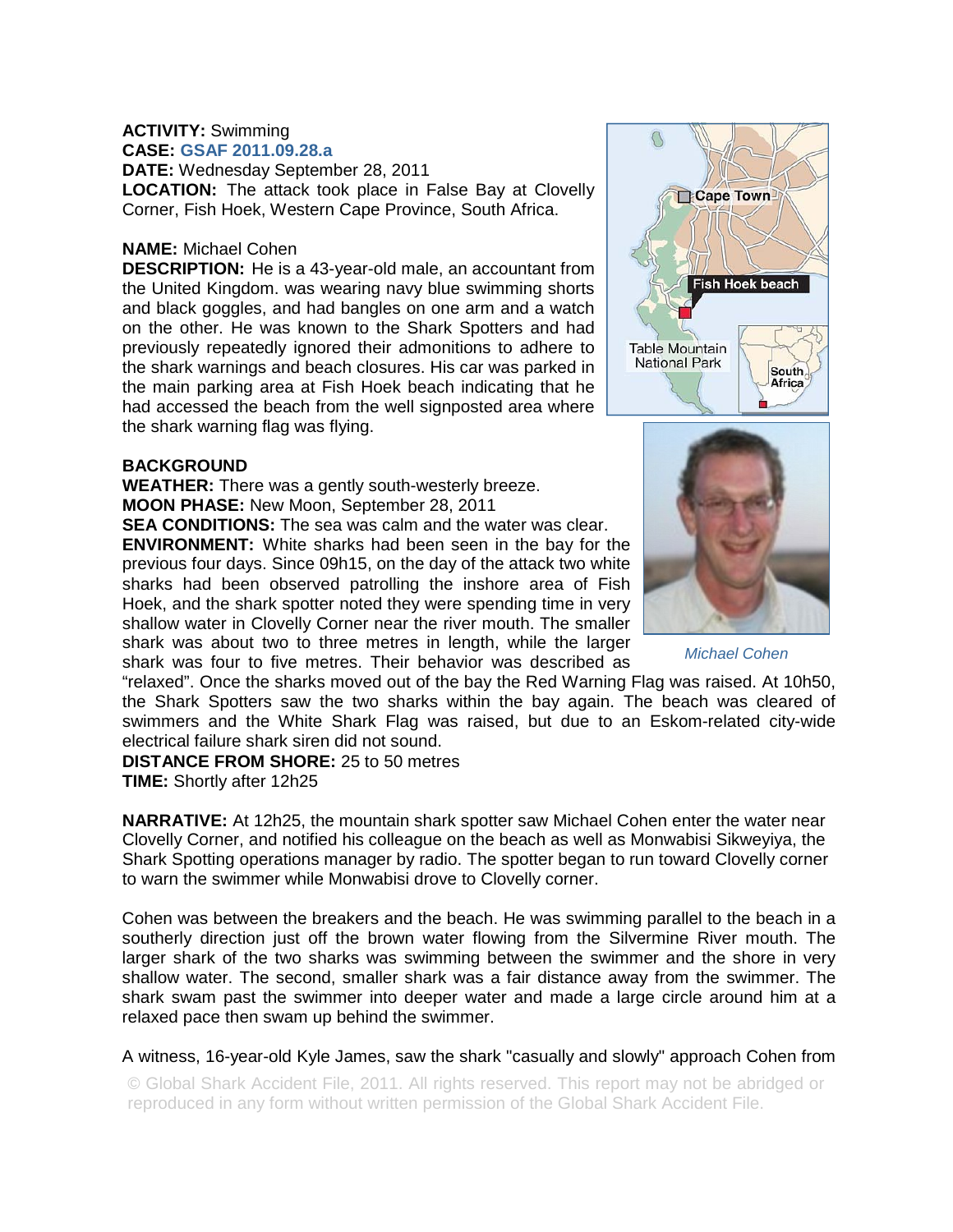behind. Cohen appeared unaware of the shark's presence. When the shark was about two metres from the swimmer, James said the shark raised slightly out of the water, lunged for the swimmer, shook him once, then let go and moved off five to 10 metres away.

Two men, 61-year-old Douglas Drysdale of Glencairn Heights and 66-year-old Hugh Till of Fish Hoek, were returning from Pollsmoor Prison where they are voluntary spiritual guidance counsellors. They usually looked out for whales while rounding Clovelly Corner on Main Road on their way back. They observed Cohen swimming in the direction of Fish Hoek and saw a dark shape appear about 30 metres in front of him. As the dark shape grew closer to the swimmer, the two men realised it was a shark. They drove into the car park, called emergency services and ran onto the beach. Cohen was by then struggling in the water and the sea around him was bloodied. They kicked off their shoes, plunged into the water and waded through the surf to reach the injured swimmer. Till grabbed Cohen by the hand. Drysdale grabbed Till and dragged both men shorewards.

**INJURY:** Mr. Cohen lost his right leg and part of his left foot.

**FIRST AID:** At the scene, shark spotting operations manager Monwabisi Sikweyiya removed his belt and applied it as a tourniquet. He elevated Cohen's leg, used his shorts to stem the bleeding, and contacted NSRI and EMS. Cohen was stabilised before being taken by helicopter to hospital in Constantiaberg.

**SPECIES:** The attack involved a white shark.



© Global Shark Accident File, 2011. All rights reserved. This report may not be abridged or reproduced in any form without written permission of the Global Shark Accident File.